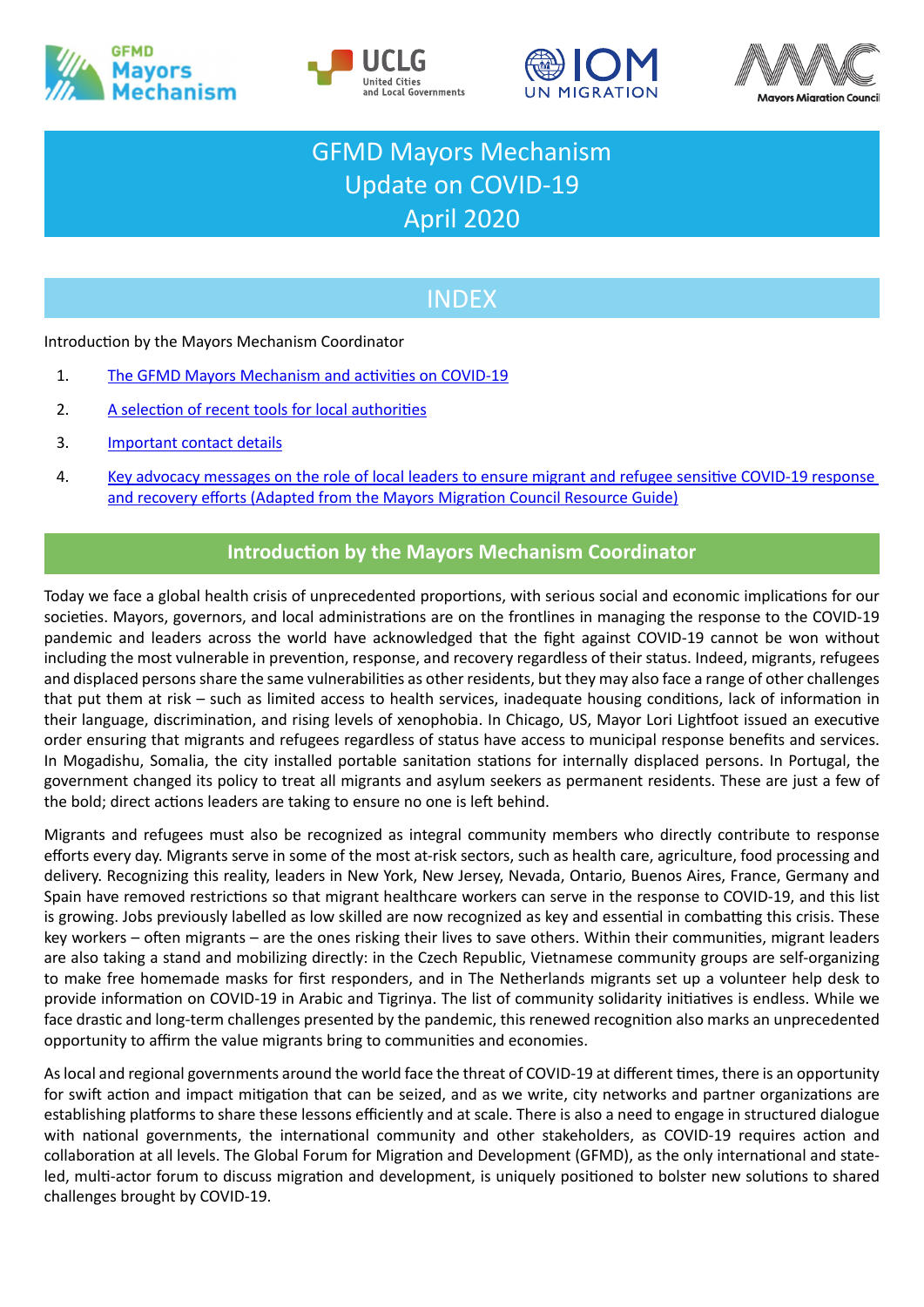The GFMD Mayors Mechanism stands ready to make sure the voice and expertise of local and regional governments are part of this dialogue. With this 'Mayors Mechanism update on COVID-19', we are pleased to share concrete opportunities for engagement, as well as information that might be of use for your work.

Should you have concrete questions to the Mayors Mechanism, or should there be concrete issues you would like to see addressed in future updates from the Mayors Mechanism, please email me at: [info@mayorsmechanism.org](mailto:info%40mayorsmechanism.org?subject=)

In solidarity,

Sophie van Haasen Coordinator of the GFMD Mayors Mechanism

### <span id="page-1-0"></span>1. The GFMD Mayors Mechanism and activities on COVID-19

Established in December 2018, the [GFMD Mayors Mechanism \(MM\)](https://www.gfmd.org/process/gfmd-mayors-mechanism), co-steered by [United Cities and Local Governments](https://www.uclg.org/)  [\(UCLG\)](https://www.uclg.org/), the [Mayors Migration Council \(MMC\)](https://www.mayorsmigrationcouncil.org/) and the [International Organization for Migration \(IOM\)](http://www.iom.int/), is designed to bring the expertise, priorities and concerns of local and regional authorities into the thematic agenda, deliberations and outcomes of the [Global Forum on Migration and Development \(GFMD\).](http://www.gfmd.org/) The MM hereby aims to maximize opportunities for local authorities to interact and partner with the different constituencies of the GFMD.

As the unprecedented health crisis caused by COVID-19 unfolds at immense speed, the enormity of its implications for migrants is equally gaining attention. The GFMD, as the only international and state-led, multi-actor forum to discuss migration and development, is uniquely positioned to bolster new solutions to shared challenges brought by COVID-19. The current GFMD Chair, the United Arab Emirates is providing the space for such discussions: it has planned a series of multi-actor webinars, and is looking to connect COVID-19 discussions to the regional consultations and GFMD Summit. The MM is part of such deliberations, and will seek for your advice, input and expertise as these activities unfold.

As a first step, the GFMD Chair has planned a series of webinars dedicated to COVID-19. These webinars will aim to reflect on challenges that migrants face; to take stock of responses and to identify joint action to mitigate the adverse impact of COVID-19 on migrants and migrant communities. The webinars are open to all interested, and will be multi-stakeholder with interaction between national governments, civil society, local authorities and the private sector. They will be repeated twice to accommodate different time zones. The first set of webinars will take place this month:

#### Details:

- o Tuesday 28th April 2020 at **07:00 UTC** (09:00 CET) (English / French interpretation)
- o Thursday 30th April 2020 at **15:00 UTC** (17:00 CET) (English / Spanish interpretation)
- o To register, please email your name, email address and preferred webinar date to the GFMD Support Unit [\(support.unit@gfmd.org](mailto:mailto:support.unit%40gfmd.org?subject=)) **before Monday 27th of April**.
- o We also invite you to take [this survey](https://www.surveymonkey.com/r/8G95HLC) to inform the discussions and focus of the webinar. (5min to fill out  $$ survey closes this **Friday 24th of April**).

A second set of webinars will take place later in the year, and will seek to discuss longer-term implications and solutions. The MM will keep you informed once further details are available.

- -> To read more about the UAE Chairmanship, click [here](http://www.gfmd.org/files/gfmd_2020_integrated_proposal_by_uae_final.pdf).
- -> For more information on the GFMD and COVID-19, please consult the **[GFMD website](http://gfmd.org/docs/uae-2020#gfmd_response_to_covid-19)**.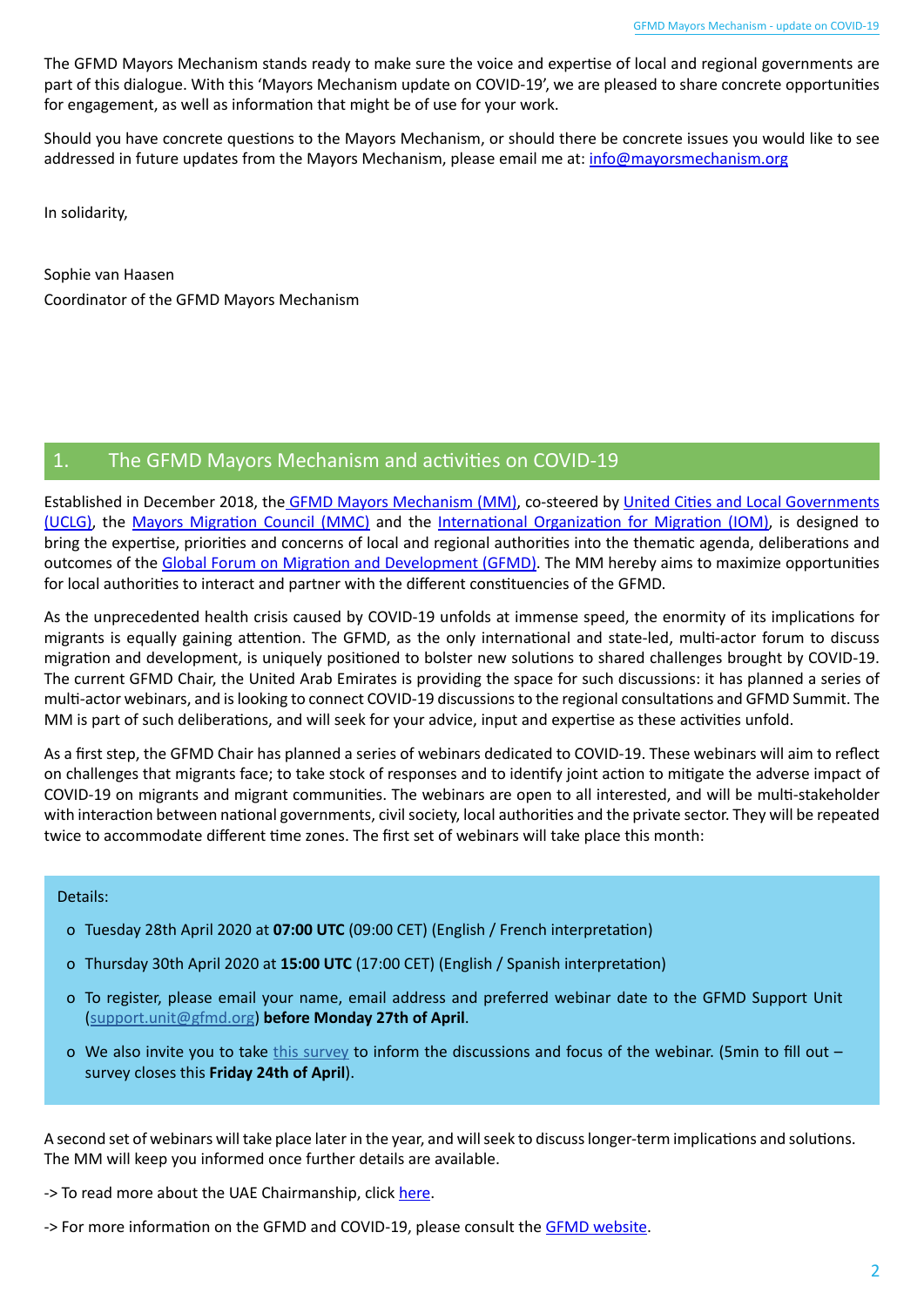## <span id="page-2-0"></span>2. A selection of recent tools for local authorities

Below you can find an overview of resources that might be useful in shaping your response with regards to migrants and refugees. Some have been developed by and for local authorities, others are more general but can be of specific service to the local level.

#### A. City-specific activities and reference documents

| Who?                       | What?                                                                                                                                                                                                                                                                                                                                                                                                                                                                        |
|----------------------------|------------------------------------------------------------------------------------------------------------------------------------------------------------------------------------------------------------------------------------------------------------------------------------------------------------------------------------------------------------------------------------------------------------------------------------------------------------------------------|
| UCLG,<br><b>Metropolis</b> | Live learning experience: #beyondtheoutbreak                                                                                                                                                                                                                                                                                                                                                                                                                                 |
| and UN-Habitat             | UCLG, Metropolis and UN-Habitat have launched a Live learning experience<br>with local and regional governments to create a virtual community to share<br>experiences of crisis management and protection in light of COVID19 through<br>a series of virtual exchanges on specific topics, including migration. The inputs<br>and outcomes of these sessions are shared on the UCLG website.<br>For more information, please contact Fatima Fernandez: f.fernandez@uclg.org. |
| <b>MMC</b>                 | <b>MMC Live Resource Guide</b><br>In an effort to understand how cities are responding to COVID-19 as it relates to<br>migrant and refugee communities, the Mayors Migration Council created a live<br>tool which contains resources on city, city network, and global responses and<br>concrete examples of city actions to best serve migrants and refugees.                                                                                                               |
|                            | For more information or to request additions to this guide, email Maggie Pow-<br>ers: mpowers@mayorsmigrationcouncil.org.                                                                                                                                                                                                                                                                                                                                                    |

## B. Resources with a focus on migrant and refugee – sensitive responses

| Who?       | What?                                                                                                                                                                                                                                                                                                                                                   |
|------------|---------------------------------------------------------------------------------------------------------------------------------------------------------------------------------------------------------------------------------------------------------------------------------------------------------------------------------------------------------|
| <b>IOM</b> | <b>COVID-19 information in 27 languages</b>                                                                                                                                                                                                                                                                                                             |
|            | Information addresses:                                                                                                                                                                                                                                                                                                                                  |
|            | o Essential information about COVID-19 and what to do to protect<br>oneself and prevent the spread of the disease. Based on WHO<br>guidelines, they are available in multiple languages and are suitable for<br>information campaigns.<br>o Should you need translation of this document into an additional<br>language, please write Covid19MM@iom.int |
| <b>WHO</b> | Preparedness, prevention and control of coronavirus disease (COVID-19) for<br>refugees and migrants in non-camp settings - Interim guidance, April 2020<br>Guidance addresses:                                                                                                                                                                          |
|            | o Coordination and planning<br>o Risk communication and community engagement<br>o Surveillance, case investigation and outbreak rapid response team<br>o Individual health screening<br>o Laboratory system<br>o Case management and continuity of essential health services<br>o Logistics, procurement and supply management                          |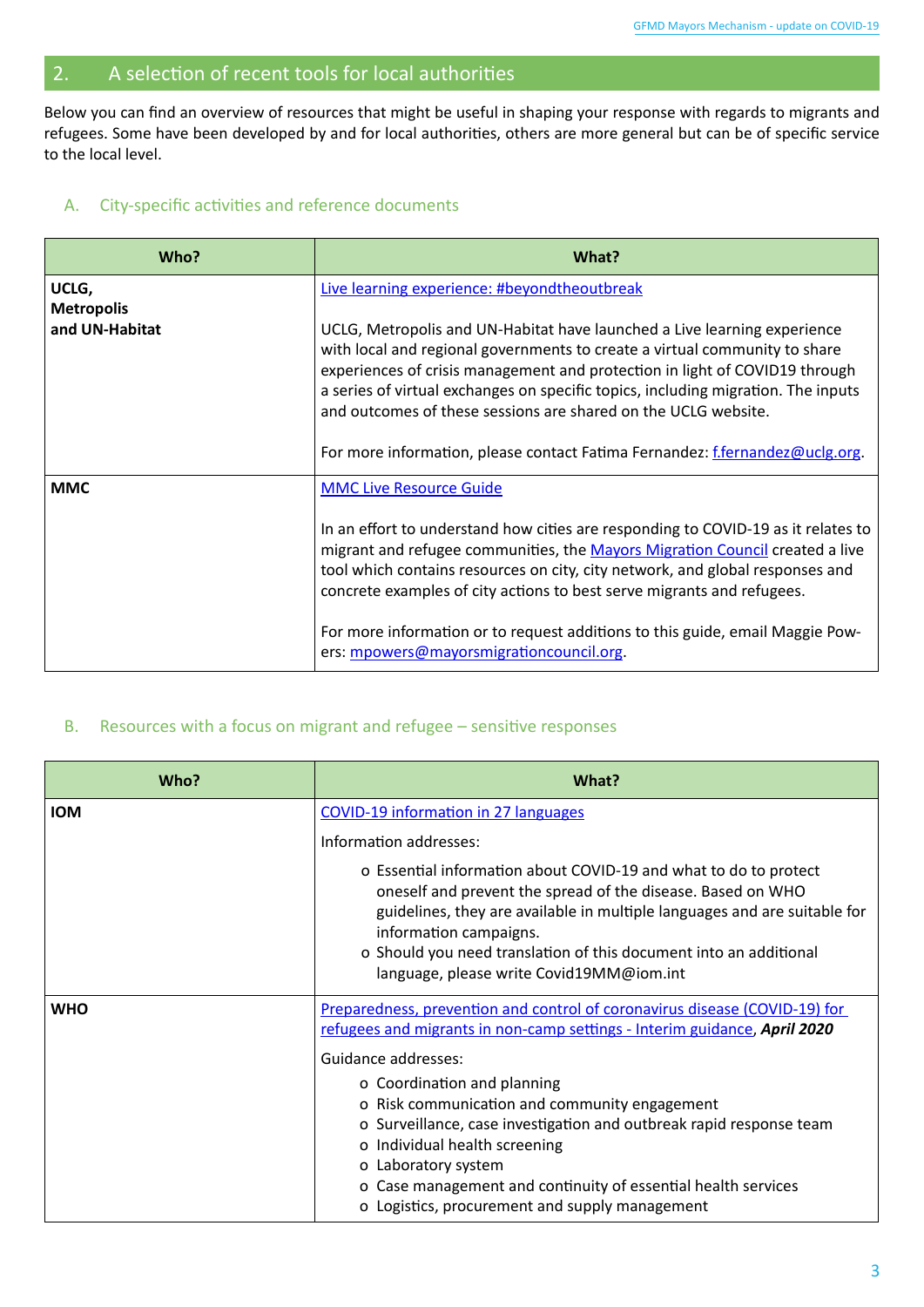| <b>Inter Agency Standing Committee</b><br>(IASC)                                  | Scaling-up COVID-19 Outbreak, readiness and response operations in humani-<br>tarian situations, including camps and camp-like settings, March 2020<br><b>Guidance addresses:</b><br>o Coordination and planning<br>o Risk communication and community engagement<br>o Surveillance, case investigation and outbreak rapid response team<br>o Individual health screening<br>o Laboratory system<br>o Case management and continuity of essential health services<br>o Logistics, procurement and supply management |
|-----------------------------------------------------------------------------------|---------------------------------------------------------------------------------------------------------------------------------------------------------------------------------------------------------------------------------------------------------------------------------------------------------------------------------------------------------------------------------------------------------------------------------------------------------------------------------------------------------------------|
| <b>IASC</b>                                                                       | COVID - 19: How to include marginalized and vulnerable people in risk<br>communication and community engagement, March 2020<br><b>Guidance addresses:</b><br>o Analysis on vulnerabilities specific population groups<br>o Possible actions to ensure full inclusion of such groups<br>o Specific info on: women, the elderly, adolescents, youth, and<br>children, persons with disabilities, indigenous populations, refugees,<br>migrants, and minorities                                                        |
| <b>WHO, UNICEF and International</b><br><b>Federation of the Red Cross (IFRC)</b> | A guide to preventing and addressing social stigma, February 2020<br>Guidance addresses:<br>o Practical steps to address social stigma with regards to COVID-19<br>o Communication tips, and 'dos and don'ts' on language when talking<br>about COVID-19                                                                                                                                                                                                                                                            |
| <b>IOM</b>                                                                        | COVID-19 Analytical Snapshots on specific topics in English and Spanish, April<br>2020<br>Information includes:<br>o Analysis of the impact of COVID-19 on migration on a variety of<br>topics such as remittances, detention, discrimination, human<br>trafficking, food supply and children<br>o Topics will be added and repeated as analysis develops<br>o If you have a topic to include, please email IOM at research@iom.int                                                                                 |

For a full overview of all World Health Organisation (WHO) guidelines, please consult the [WHO website](https://www.who.int/health-topics/coronavirus#tab=tab_1).

## <span id="page-3-0"></span>3. Important contact details

**WHO**: [eurohealthycities@who.int](mailto:eurohealthycities%40who.int?subject=)

#### **IOM**: [Covid19MM@iom.int](mailto:Covid19MM%40iom.int%20?subject=)

#### **UCLG Regional focal points**:

- o Africa: Lionel Nzamba, Inzamba@uclga.org
- o Asia Pacific: Bernadia Irawati, [bernadia@uclg-aspac.org](mailto:bernadia%40uclg-aspac.org?subject=)
- o Europe: Carlos Mascarell, Europe: [Carlos.MascarellVilar@ccre-cemr.org](mailto:Carlos.MascarellVilar%40ccre-cemr.org?subject=)
- o Eurasia: Rasikh Sagitov, [uclg@yandex.ru](mailto:uclg%40yandex.ru?subject=)
- o Latin America: Nelson Fernández, [nelson.fernandez@imm.gub.uy](mailto:nelson.fernandez%40imm.gub.uy?subject=) and Sergio Arredondo, [sergio.arredondo@fenamm.org.mx](mailto:sergio.arredondo%40fenamm.org.mx?subject=)
- o Middle East and West Asia: Yasmin Alhayek, [y.alhayek@uclg-mewa.org](mailto:%20y.alhayek%40uclg-mewa.org?subject=)